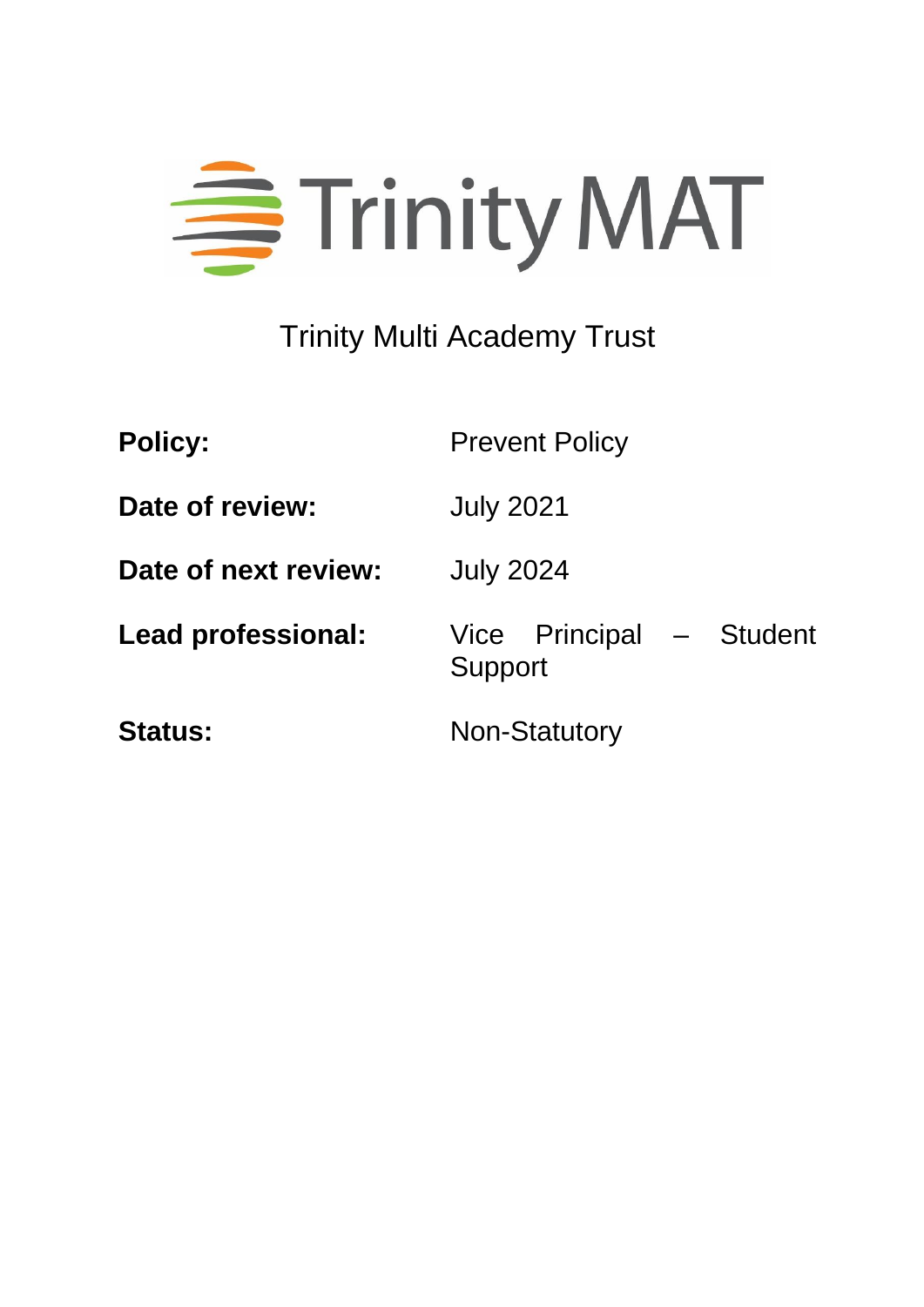|                                               | <b>Name of academy:</b> Trinity Academy Halifax                       |
|-----------------------------------------------|-----------------------------------------------------------------------|
| for this academy:                             | <b>Senior leader link   Tom Taylor, Vice Principal</b>                |
| <b>Single Point</b><br><b>Contact (SPOC):</b> | of Elizabeth Waite, Deputy DSL & Student<br><b>Well-being Manager</b> |

|                                                                       | <b>Name of academy:</b> Trinity Academy Akroydon |
|-----------------------------------------------------------------------|--------------------------------------------------|
| <b>Senior leader link Oliver Grant- Roberts</b><br>for this academy:  |                                                  |
| <b>Single Point of Oliver Grant-Roberts</b><br><b>Contact (SPOC):</b> |                                                  |

|                                               | <b>Name of academy:</b> Trinity Academy Cathedral                        |
|-----------------------------------------------|--------------------------------------------------------------------------|
| for this academy:                             | Senior leader link   Neil Poskitt, Assistant Principal                   |
| <b>Single Point</b><br><b>Contact (SPOC):</b> | of Neil Poskitt, Assistant Principal<br>Lisa McIntosh, Inclusion Manager |

|                                                                  | <b>Name of academy:</b> Trinity Academy Grammar      |
|------------------------------------------------------------------|------------------------------------------------------|
| for this academy:                                                | Senior leader link   Caroline Foster, Vice Principal |
| <b>Single Point of Caroline Foster</b><br><b>Contact (SPOC):</b> |                                                      |

|                               | <b>Name of academy:</b>   Trinity Academy St. Chad's |
|-------------------------------|------------------------------------------------------|
| Senior leader link Emma Smith |                                                      |
| for this academy:             |                                                      |
| <b>Single Point</b>           | <b>of</b>   Emma Smith-Assistant Principal           |
| <b>Contact (SPOC):</b>        | Jill Dobson-Learning Mentor                          |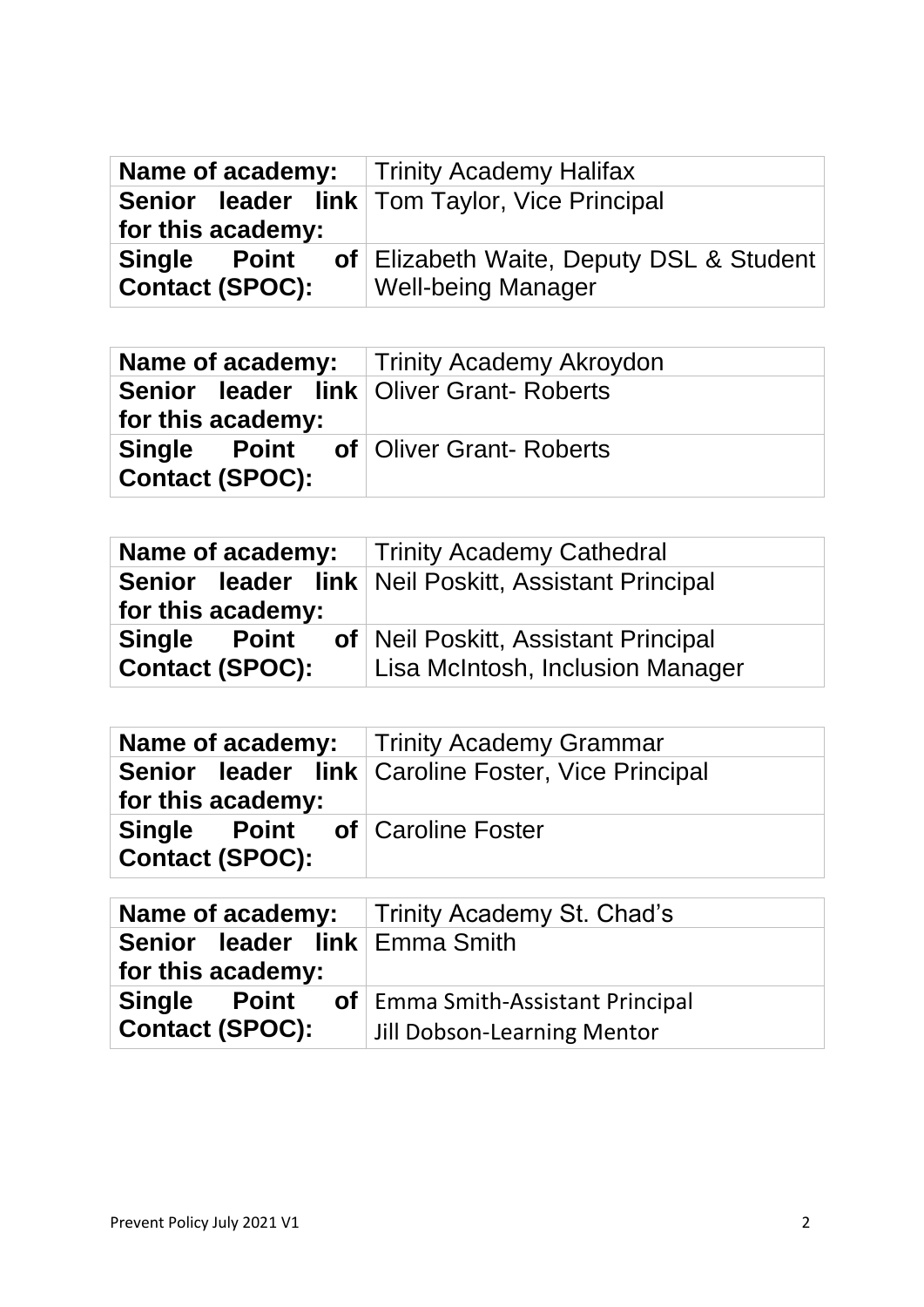|                                                               | <b>Name of academy:</b> Trinity Academy St. Peter's |
|---------------------------------------------------------------|-----------------------------------------------------|
| Senior leader link Mathew Brown<br>for this academy:          |                                                     |
| <b>Single Point of Mathew Brown</b><br><b>Contact (SPOC):</b> |                                                     |

|                                                                 | <b>Name of academy:</b>   Trinity Academy Bradford |
|-----------------------------------------------------------------|----------------------------------------------------|
| <b>Senior leader link Chris Langley</b><br>for this academy:    |                                                    |
| <b>Single Point of Sandie Emmonds</b><br><b>Contact (SPOC):</b> |                                                    |

|                                                                  | <b>Name of academy:</b> Trinity Academy Leeds                  |
|------------------------------------------------------------------|----------------------------------------------------------------|
| for this academy:                                                | <b>Senior leader link Richard Gouland, Assistant Principal</b> |
| <b>Single Point of Richard Gouland</b><br><b>Contact (SPOC):</b> |                                                                |
|                                                                  |                                                                |

| Name of academy:                                                | Trinity Academy St. Edward's                                         |
|-----------------------------------------------------------------|----------------------------------------------------------------------|
| Senior leader link   Mark Allen, Principal<br>for this academy: |                                                                      |
| Single Point<br><b>Contact (SPOC):</b>                          | <b>of</b> Sally Fisher, Associate Assistant<br>Principal - Inclusion |
|                                                                 |                                                                      |
| Name of academy:                                                | <b>Trinity Sixth Form Academy</b>                                    |
| <b>Senior leader link Lucy Smith</b><br>for this academy:       |                                                                      |
| <b>Single Point of Lucy Smith</b><br><b>Contact (SPOC):</b>     |                                                                      |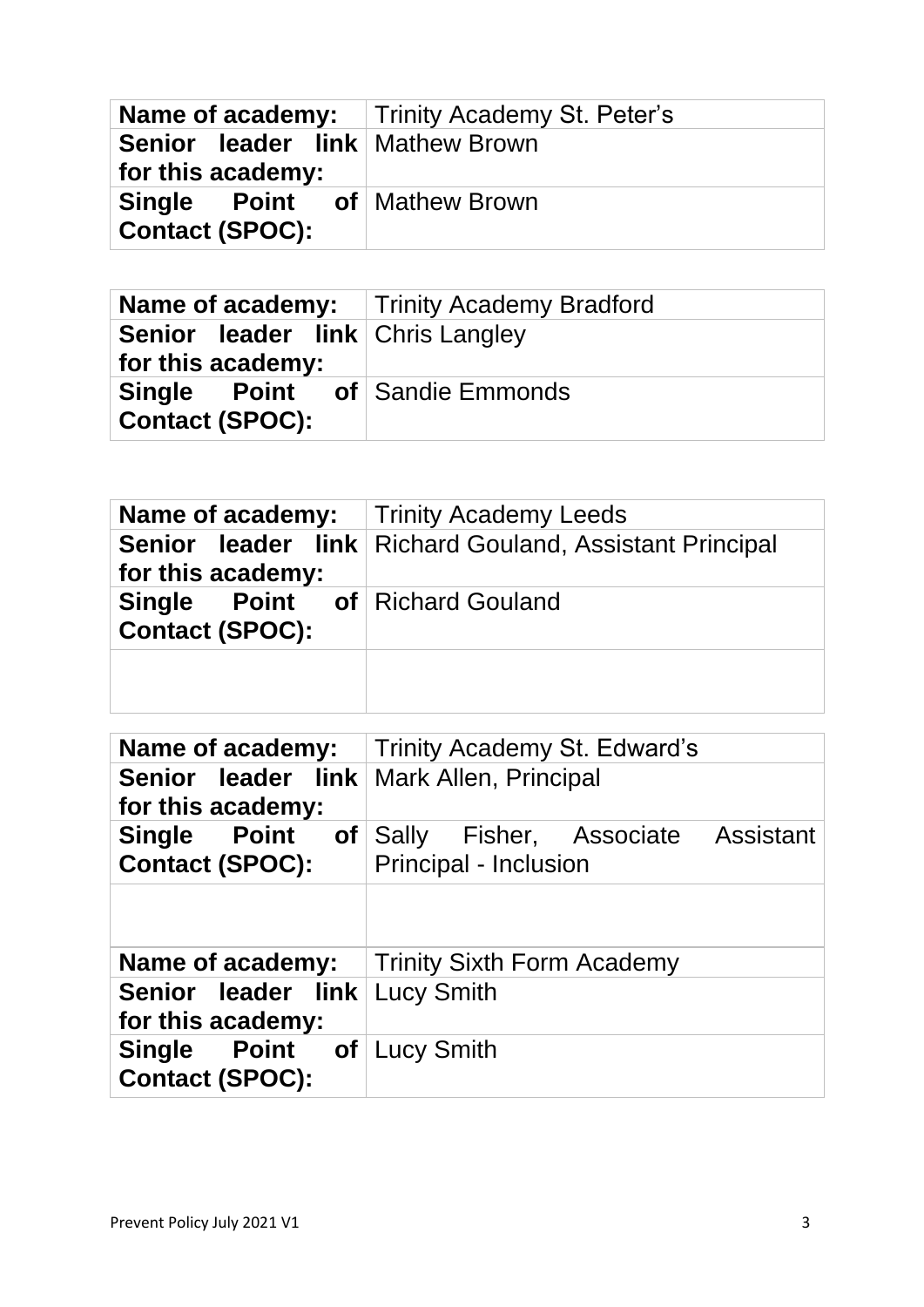# **Purpose of policy and guiding principles**

- 1.1. At Trinity Multi Academy Trust the welfare of our students and their environment is paramount and we fully recognise our responsibilities to protect and safeguard the welfare of children. In accordance with the Counter Terrorism and Security Act 2015, the trust and each academy within it has a responsibility to prevent people from being drawn into terrorism. We recognise that safeguarding against radicalisation is no different from safeguarding against any other vulnerability.
- 1.2. The Government's Prevent Strategy has raised awareness of the specific need to safeguard children, young people and families from violent extremism and terrorism. There have been situations nationally in which extremist groups have attempted to radicalise vulnerable children and young people to hold extreme views including views justifying political, religious, sexist or racist violence, or to steer them into a rigid and narrow ideology that is intolerant of diversity and leaves them vulnerable to future radicalisation.
- 1.3. All staff are expected to uphold and promote the fundamental principles of British values, including democracy, the rule of law, individual liberty and mutual respect, and tolerance of those with different faiths and beliefs. Our British Values statement is within our safeguarding policy, which is available on each academy website.
- 1.4. All our academies value freedom of speech and the expression of beliefs/ideology as fundamental rights underpinning our society's values. Both students and teachers have the right to speak freely and voice their opinions. However, freedom comes with responsibility and free speech that is designed to manipulate the vulnerable or that leads to violence and harm of others goes against the moral principles in which freedom of speech is valued. Free speech is not an unqualified privilege; it is subject to laws and policies governing equality, human rights, community safety and community cohesion.
- 1.5. The current threat from terrorism in the United Kingdom may include the exploitation of vulnerable people, to involve them in terrorism or in activity in support of terrorism. The normalisation of extreme views may also make children and young people vulnerable to future manipulation and exploitation.
- 1.6. Trinity trust is clear that this exploitation and radicalisation should be viewed as a safeguarding concern. All staff seek to protect children and young people against the messages of all violent extremism including, but not restricted to, those linked to Islamist ideology, or to Far Right/Neo Nazi/White Supremacist ideology, Irish Nationalist and Loyalist paramilitary groups, and extremist Animal Rights movements.

#### **2. Links with other policies or legislation**

- 2.1. This policy links to legislative duties, as defined by the Education Act 2002, The Children's Act 1989 and 2004, The Counter Terrorism and Security Act 2015 and the most recent Keeping Children Safe in Education document (2020).
- 2.2. This policy links to our Child Protection and Safeguarding policy, Anti-Bullying policy and Behaviour for Learning policies.
- 2.3. The staff code of conduct refers to expectations and safer working practice guidance.

# **3. Aims of the policy**

- 3.1. To ensure staff are aware of the Prevent Strategy and are able to protect children and young people who are vulnerable, or at risk, of being radicalised work alongside other professional bodies and agencies to ensure that our students are safe from harm. The principle objectives are that:
	- Directors, Governors and staff have an understanding of what radicalisation and extremism are and why we need to be vigilant in our academies.
	- All parents and students will know that their academy has policies in place to keep students safe from harm and that the trust and individual academies regularly reviews its systems, to ensure they are appropriate and effective.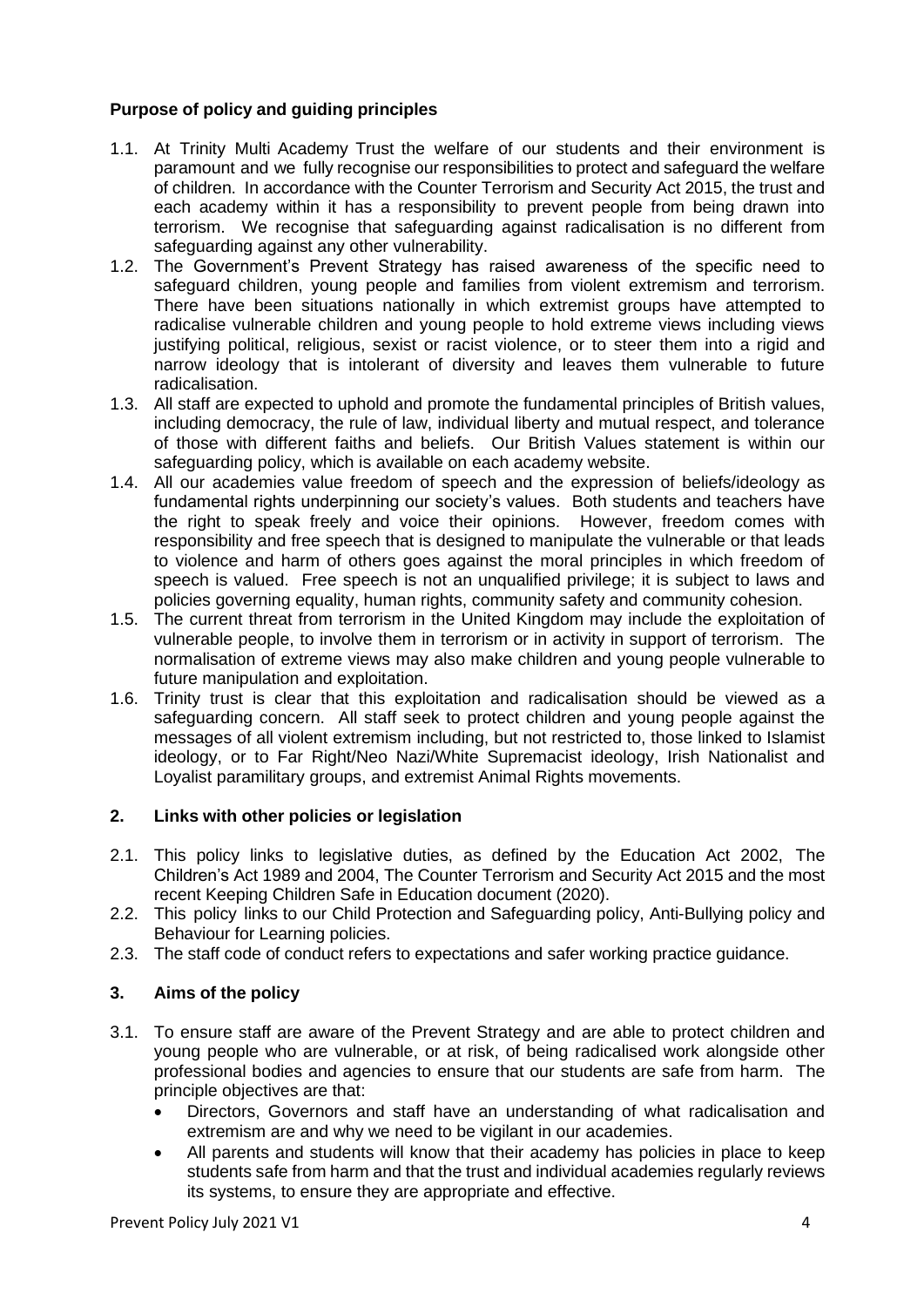- All Governors, staff, students, parents and other stakeholders are aware that each academy has a policy on safeguarding from radicalisation and extremism and will follow the policy when issues arise.
- 3.2. For clarity the definitions of terms referred to in this policy are:
	- **Radicalisation** refers to the process by which a person comes to support terrorism and extremism leading to terrorism.
	- **Extremism** is defined by the Government in the Prevent Strategy as: vocal or active opposition to fundamental British values, including democracy, the rule of law, individual liberty and mutual respect and tolerance of different faiths and beliefs. Also included in the definition of extremism calls for the death of members of our armed forces.
- 3.3. This policy has five key objectives:
	- To promote and reinforce trust, academy and British values; to create space for free and open debate; listen and support the learner voice and enable students to develop their self-knowledge, self-esteem and self-confidence.
	- To promote social cohesion by supporting inter-faith and inter-cultural dialogue and understanding, and to engage all students in playing a full and active role in wider society engagement.
	- To ensure student safety and that each academy is free from bullying, harassment and discrimination.
	- To provide support for students who may be at risk and appropriate sources of advice and guidance.
	- To ensure that students and staff are aware of their roles and responsibilities in preventing terrorism and radicalisation.

#### **4. Achieving our aims**

In order to achieve these objectives the strategy will focus on the following areas:

#### 4.1. Leadership and values

To provide an ethos which upholds core values of shared responsibility and wellbeing for all students, staff and visitors and promotes respect, equality and diversity and understanding. This will be achieved through:

- Promoting trust and academy values, which are based on commitment, learning, partnership, respect, standards and trust.
- Building staff and student understanding of the issues and confidence to deal with them.
- Deepening engagement with local communities.
- Actively working with local authorities, police and other agencies.

#### 4.2. Learning and teaching

To provide a curriculum which promotes knowledge, skills and understanding to build the resilience of students, by undermining extremist ideology and enabling students to acquire a broad knowledge of and respect for public institutions. This will be achieved through:

- Embedding equality, diversity and inclusion, wellbeing and community cohesion through the curriculum, tutoring programme (e.g. vertical tutor (or equivalent), and post-16 PPT groups) and assemblies.
- Promoting wider skills development such as social and emotional aspects of learning.
- A curriculum adapted to recognise local needs, challenge extremist narratives and promote universal rights.
- Learning and teaching strategies which explore controversial issues in a way which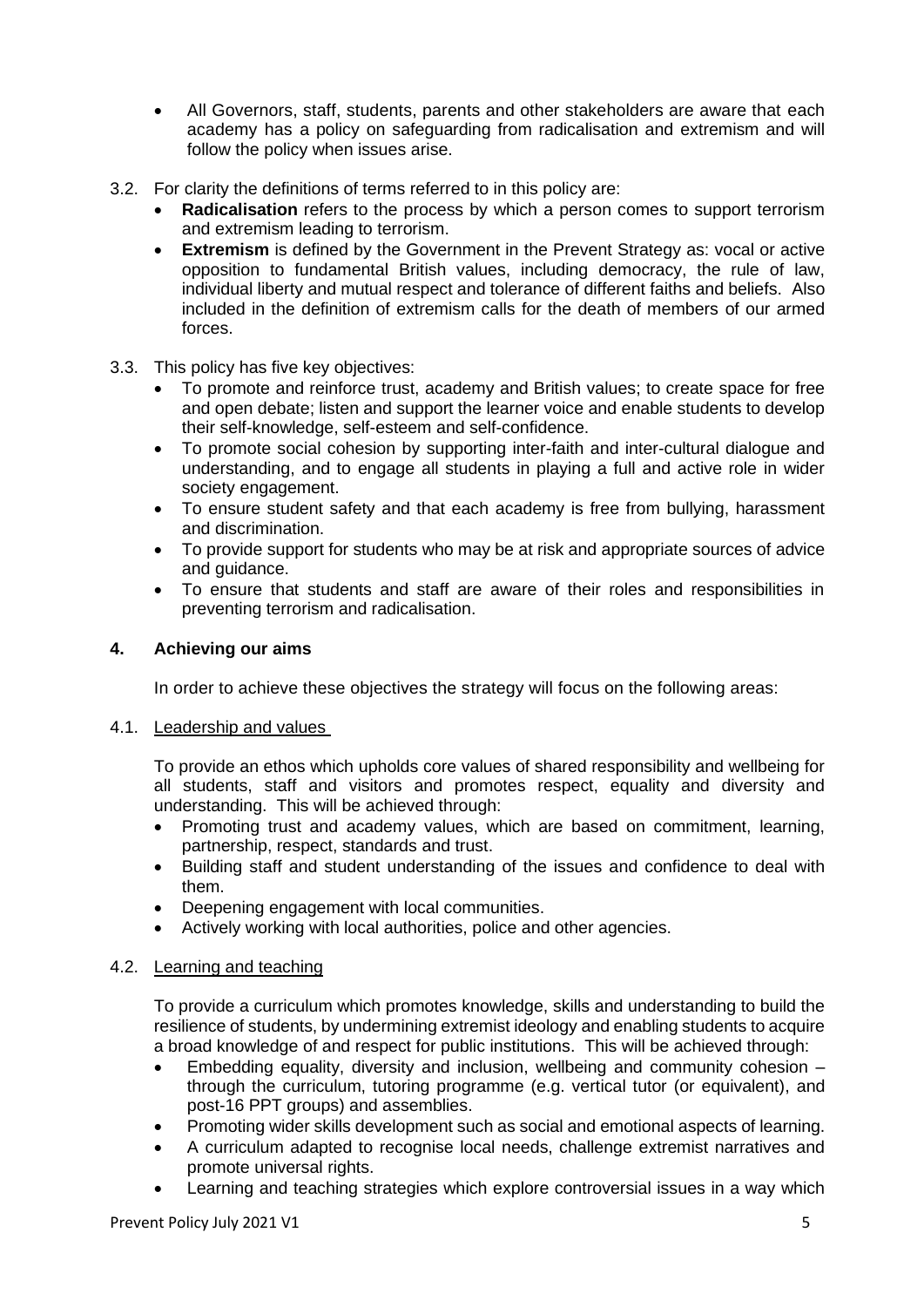promotes critical analysis and pro social values.

- Use of external programmes or groups to support learning while ensuring that the input supports academy aims and values.
- Encouraging active citizenship and facilitating students to accept responsibility for their behaviour, show initiative and understand how they can contribute positively to society.

#### 4.3. Student support

To ensure that staff are confident to take preventative and responsive steps working with partner professionals, families and communities. This will be achieved through:

- Maintaining strong and effective support services for all students, for example Pastoral Managers, Student Welfare teams, safeguarding leaders and tutors.
- Listening to what is happening in an academy and the community and taking action as necessary.
- Implementing anti-bullying strategies and challenging any discriminatory behavior.
- Helping students and staff to know how to access support in their academy and/or through community partners.
- Supporting 'at risk' students through safeguarding and crime prevention processes.
- Focusing on narrowing the attainment gap for all students.

#### 4.4. Managing risks and responding to events

We must be able to demonstrate an awareness and understanding of the risk of radicalisation, appreciating that this can change rapidly. Each academy will use existing mechanisms for understanding the risk of radicalisation; ensuring that the duty is communicated and that staff understand the risk and have the capabilities to deal with any concerns. To ensure that each academy monitors risks and is ready to deal appropriately with issues which arise it will:

- Understand the nature of the threat from violent extremism and how this may impact directly or indirectly on the academy.
- Understand and manage potential risks within the academy and from external influences.
- Respond appropriately to events in local, national or international news that may impact on students and communities.
- Ensure measures are in place to minimise the potential for acts of violent extremism within the academy.
- Ensure plans are in place to respond appropriately to a threat or incident within the academy.
- Develop effective e-safety and responsible user policies.

#### **5. Procedure for raising concerns**

- 5.1. Prevent strategies are not in isolation, they are part of the wider educational role and safeguarding responsibilities that exist in any academy.
- 5.2. Any concerns regarding extremist views or opinions should be risk assessed and escalated where necessary to the Prevent Coordinator, the Safeguarding Lead, the Safeguarding Police or Channel as outlined in our Child Protection and Safeguarding Policy.
- 5.3. The DSL in each academy will be its Single Point of Contact (SPOC). Their specific responsibilities are outlined in Appendix 1.

#### **6. Training and support for staff**

6.1. Each academy will ensure, as part of our commitment to safeguarding training that staff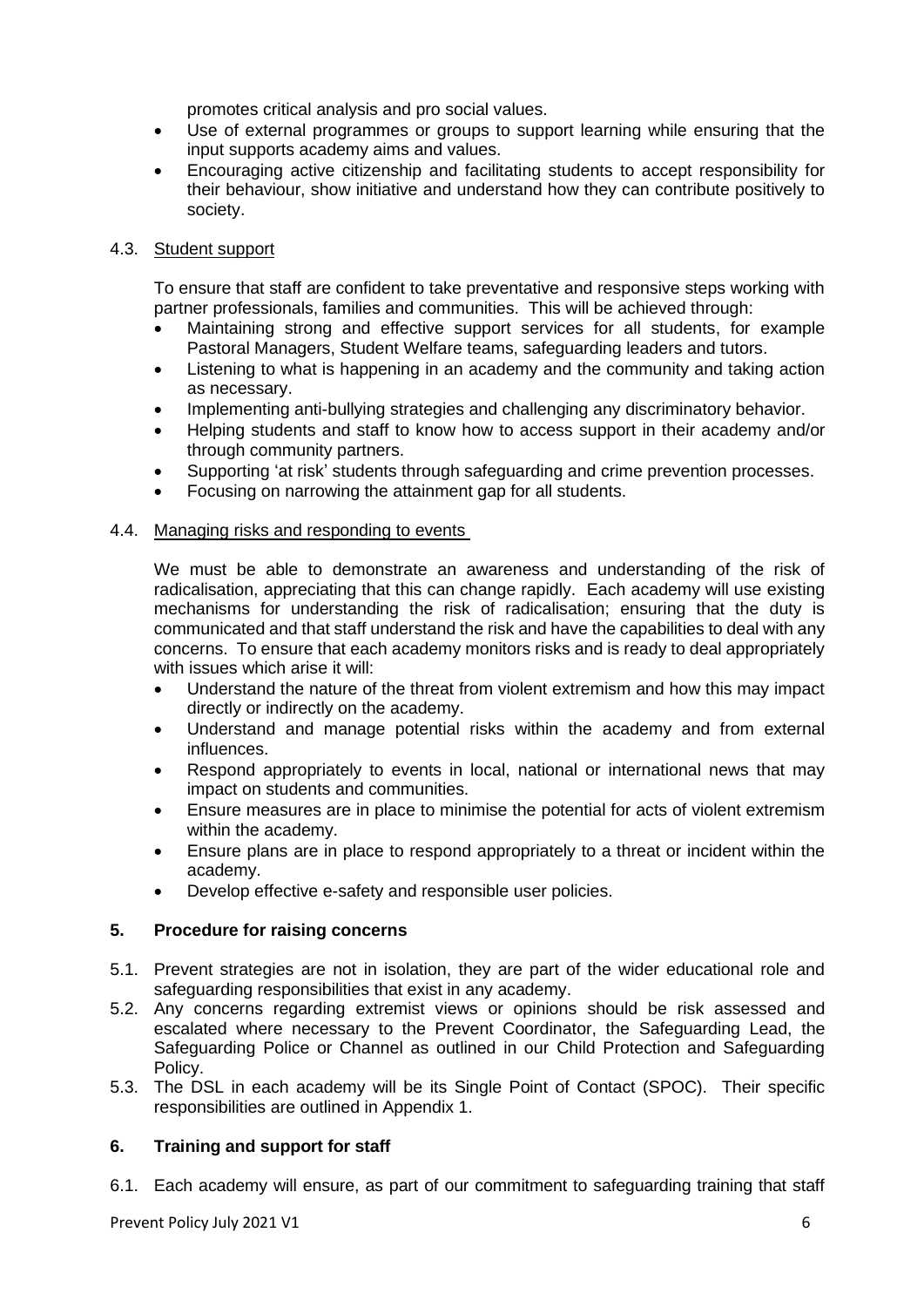are aware of the threats, risks and vulnerabilities that are linked to radicalisation and understand the signs that someone may be vulnerable to radicalisation.

6.2. This training will be delivered at intervals outlined in the safeguarding policy.

#### **7. Roles and responsibilities**

7.1. The roles and responsibilities of Directors/Governors, senior leaders and other staff are outlined in the Child Protection and Safeguarding Policy.